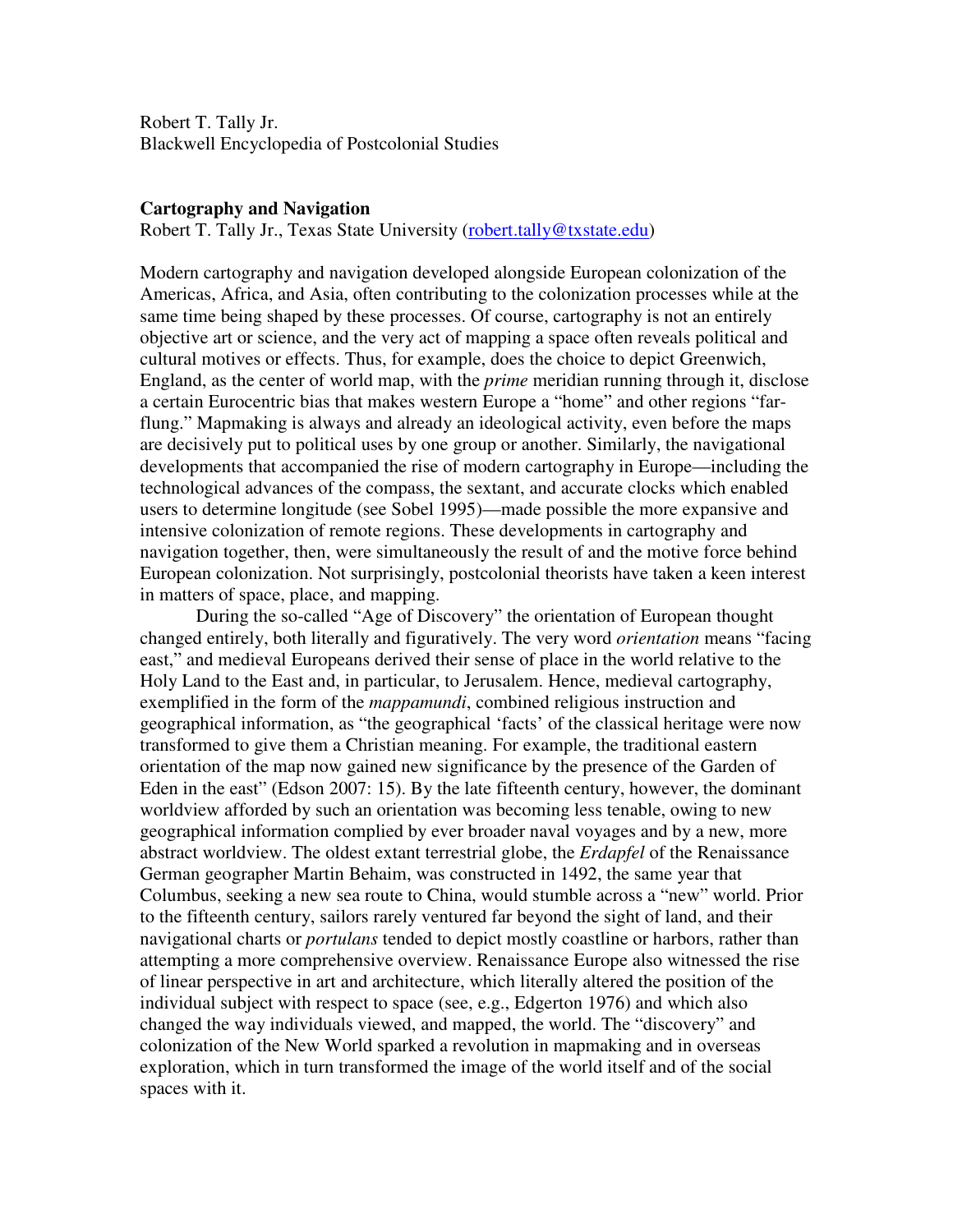With circumnavigation and with the development of the globe, cartography was fundamentally transformed, and it was no longer possible to regard the old medieval Tand-O maps as reflecting a credible divine plan (see Edgerton 2009: 12–13). In those models, the *orbis terrarum* was depicted as a circle with a horizontal line across the center and a vertical line midway through the lower half, completing the *T* and effectively dividing the world into its three continents: Asia, Europe, and Africa. As with other medieval maps, Asia is on top (owing to the eastern orientation), so Jerusalem represented the center of the *T*'s crossbar and hence the center of the world itself. But the globe presented a different image, and with the technological development of the compass, magnetic north became the means of orientation for mapmakers. This is not to say that the old superstitions or prejudices disappeared, as we can see in several centuries' worth of efforts by explorers and cartographers to square the circle of physical reality and divine order, which led to maps that sometimes depicted Biblical places (such as Earthly Paradise) or imaginary lands (such as the *terra australis incognita*). Columbus had thought that the new lands he had discovered were part of Asia, and thus his geography of the world was updated, but not transformed. The first world map to use the name *America* for the new world continents, Martin Waldseemüller's 1507 *Universalis Cosmographia*, also exploded the old tri-continental worldview, and assimilated a new, "fourth part of the *orbis terrarium* geographically independent of Asia and Africa and [...] commensurate with the traditional three" (Padrón 2004, 20). The image of the world presented on a map thus brought with it philosophical and ideological reverberations.

 Indeed, although some form of mapping has undoubtedly been used throughout human history, what we think of as maps are relatively new. As Tom Conley points out in *The Self-Made Map*, aside from the *portolan* charts of Mediterranean navigators, "at the beginning of the fifteenth century, maps were practically nonexistent, whereas only two centuries later they were the bedrock of most professions and disciplines" (1996, 1). Some of the reasons for this rise of cartography include the development of linear perspective, the growth in quantitative methods, invention of the printing press, new world explorations, social reconfigurations, and various technological advances. Starting with the naval explorations of the late fifteenth century, then, the map became perhaps the preeminent form of knowledge and power in the early modern era, and its preeminence continues on in twenty-first-century societies.

 In *Inventing America*, José Rabasa analyzes the allegorical significance of Gerhard Mercator's 1595 *Atlas*, showing how its semiotic system both reinforces and calls into question the Eurocentric worldview (1993, 180–209). Mercator's world map not only changed the way many Europeans imagined the global spaces, but it affected the imagined geopolitical framework of the world, and its effects continue even into the twenty-first century. Mercator is perhaps most famous for the Mercator projection, a mathematical formula used to solve the representational problem of depicting round space on a flat map. The first world map using Mercator's projection was Abraham Ortelius's 1564 "mappemonde" (reprinted in his 1570 *Theatrum Orbis Terrarum*), and it shows a grotesquely aggrandized northern hemisphere; the farther away from the Equator, the larger the land appears. Modern maps that depict Greenland as roughly the same size as South America—in reality, Greenland has less than one-sixth the area—are based upon this projection. Mercator's projection knowingly distorts the actually existing space in order to serve better the needs of navigation. Although its places look oddly out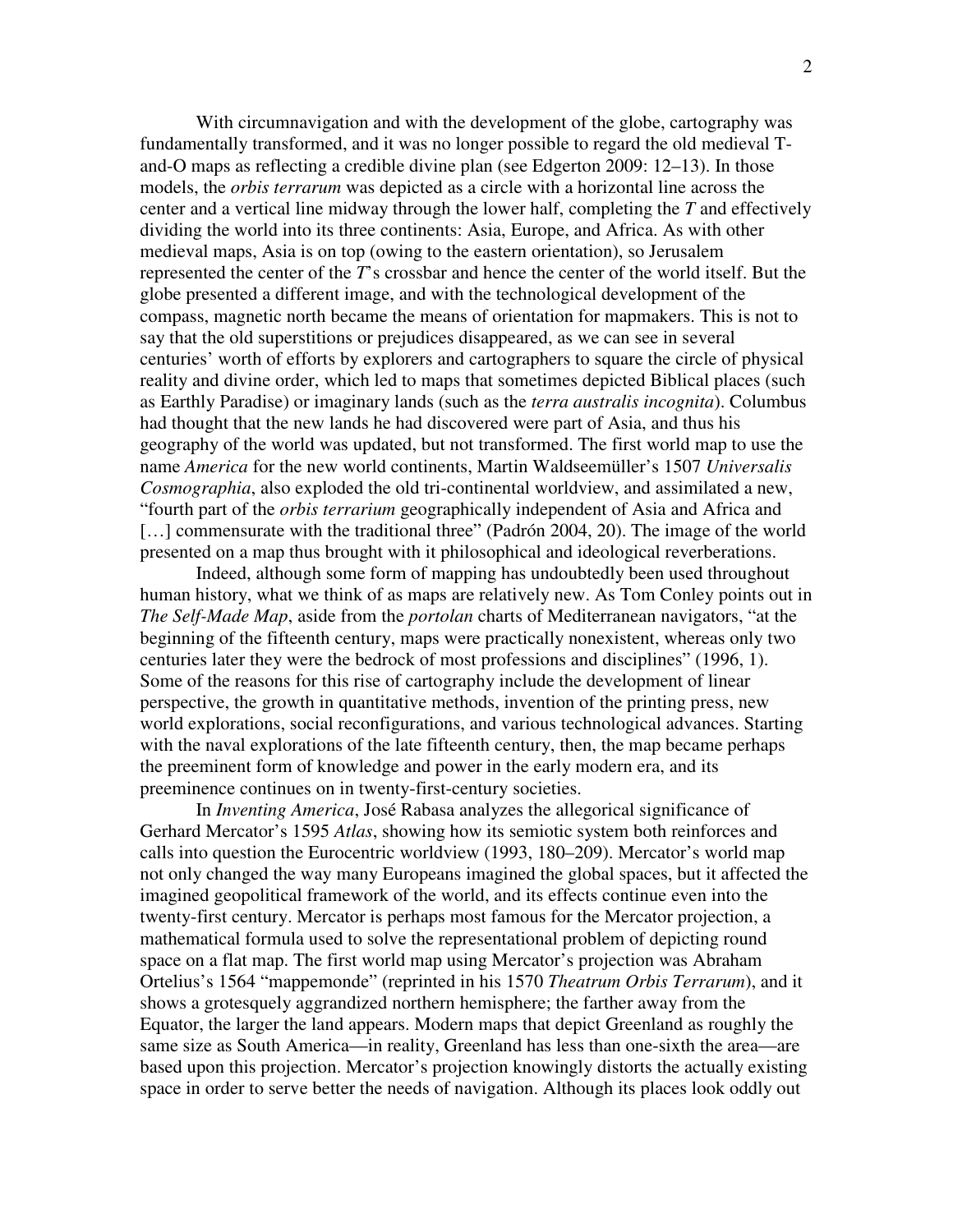of shape or scale, these maps were useful to navigators who could plot their courses using straight lines.

 Understandably, such maps are controversial, and Mark Monmonier, in his book *How to Lie with Maps*, has shown how the exaggerated zones served ideological purposes. For instance, during the Cold War, anti-Communists might enhance their arguments of a "Red menace" by pointing out how frighteningly large the Soviet Union appeared on the world map. Moreover, as Monmonier points out, even though more accurate "equal-area" map projections had been available since at least 1772, "Mercator's projection provided the geographic framework for wall maps of the world in many nineteenth- and twentieth-century classrooms, and more recently for sets of television news programs and backdrops of official briefing rooms" (1991, 96). The popularity of this image of the world was also undoubtedly the result of some strategic political maneuvering: "The English especially liked the way the Mercator [projection] flattered the British Empire with a central meridian through Greenwich and prominent far-flung colonies in Australia, Canada, and South Africa" (1991, 96).

 Today, in the wake of postcolonial and critical theory, we are less surprised to hear that maps, or any "scientific" device or discourse, for that matter, are also ideological, that they are imbedded within and often serve the interests of structures of power or domination. But this is partly because the ascension of cartography in the early modern era made the map the primary way of viewing the world, which in turn became the mode by which power was exercised in the world. As the geographer J.B. Harley has noted, cartography is "thoroughly enmeshed with the larger battles which constitute our world. […] Since the Renaissance they have changed the way in which power is exercised. In colonial North America, for example, it was easy for Europeans to draw lines across the territories of [American] Indian nations without sensing the reality of their political identity" (2001, 167). Among the most significant effect of the rise and dominance of cartography is that the view afforded by the map enables the viewer to detach himself or herself from the phenomena studied, as with a military leader poring over maps rather than trudging through the battlefields, and this abstraction necessarily alters the underlying reality.

 Further, the imagery on the map projects far more than the pictorial depiction of geographical information. In Joseph Conrad's novel *Heart of Darkness*, for example, Marlowe describes the thrill he felt when looking at the "blank spaces" on his map, especially the central part of Africa, since those were relatively unknown places to be explored. Later, as he looks at a colonial map of the Belgian Congo, Marlowe notices how the blankness has been filled in with "all the colours of a rainbow. There was a vast amount of red—good to see at any time, because one knows that some real work is done in there, a deuce of a lot of blue, a little green, smears of orange, and, on the East Coast, a purple patch to show where the jolly pioneers of progress drink the jolly lager-beer" (1969: 11, 14–15). In "Geography and Some Explorers," Conrad ridiculed the "fabulous geography" of the Age of Discovery, which had filled in the unexplored spaces with sea monsters and other fanciful illustrations, preferring the "blank spaces" of "honest" modern maps: "From the middle of the eighteenth century on, the business of mapmaking had been growing into an honest occupation registering the hard won knowledge but also in a scientific spirit recording the geographical ignorance of its time" (1921, 19). The need to "fill in" those blank spaces, to inscribe toponyms or to paint them with colors that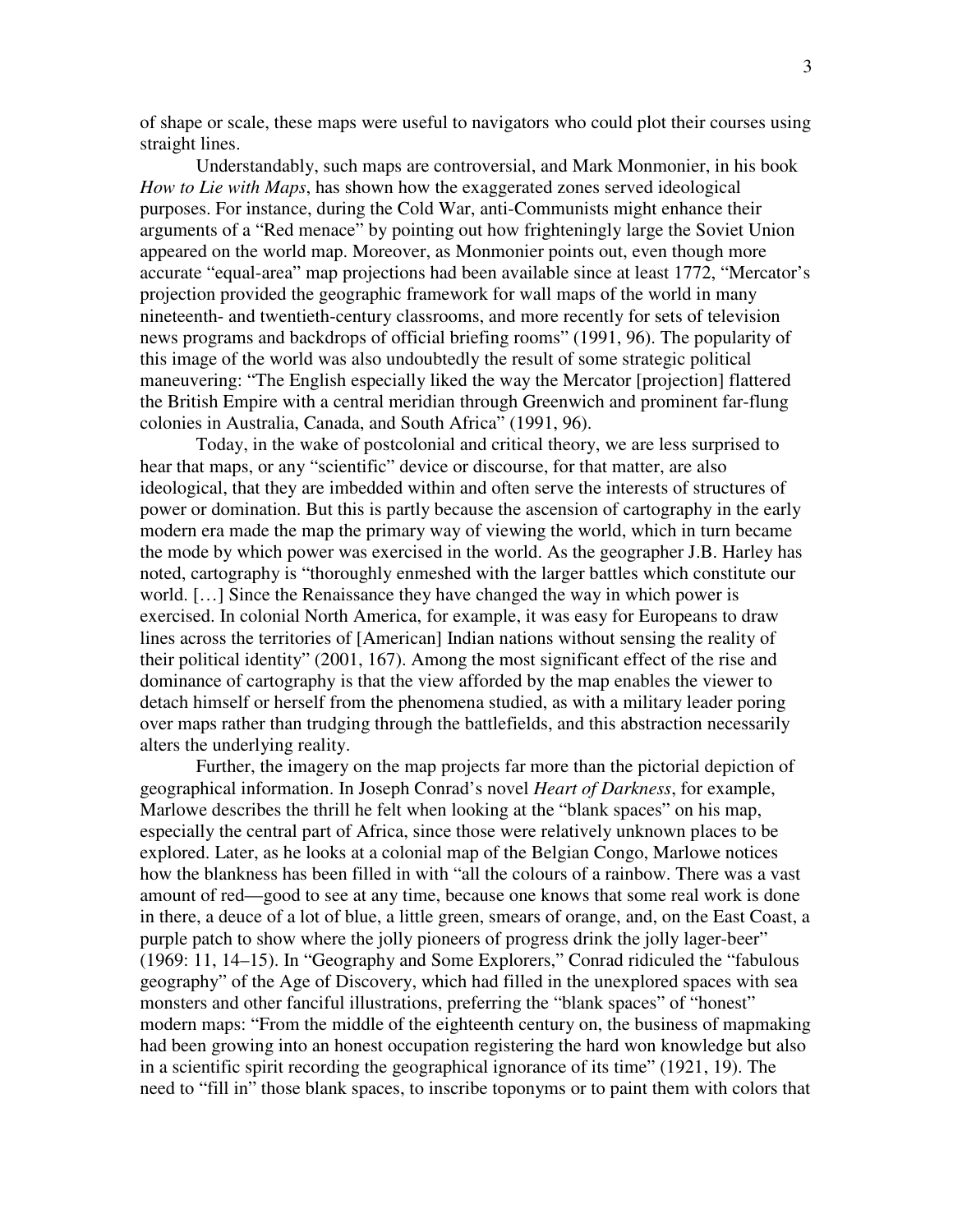indicate "activity" (and, sometimes, thereby ignoring the place-names already in use by, not to mention the activities of, the inhabitants of these spaces), is itself a principal aim and effect of colonization.

 In *Orientalism*, Edward Said shows how the "imaginative geography" represents different spaces and types of space according to the rather arbitrary distinctions made by individuals or groups. As he puts it, the "practice of designating in one's mind a familiar space which is 'ours' and an unfamiliar space which is 'theirs' is a way of making geographical distinctions that can be quite arbitrary. […] It is enough for 'us' to set up these boundaries in our own minds; 'they' become 'they' accordingly, and both their territory and their mentality are designated as different from 'ours'" (1978, 54). Drawing upon Gaston Bachelard's arguments in *The Poetics of Space* (1964), Said then notes that "space acquires emotional and even rational sense by a kind of poetic process, whereby the vacant and anonymous reaches of distance are converted into meaning for us here" (1978, 55). Just as the "country" and the "city" emerged, in different ways, as models for organizing the domestic spaces of Great Britain (and, eventually, the world), the ancient dichotomy of "our land—barbarian land" translates into a basic structure with which to organize the spaces of one's imaginative geography (see Williams 1973). For Said, this lies at the heart of the orientalism that develops in European culture. In *Culture and Imperialism*, Said engages in what he calls "a kind of geographical inquiry into historical experience," and he takes as a starting point that "none of us is completely free from the struggle over geography," a struggle that is not only about imperial armies and direct conquest, but also "about ideas, about forms, about images and imaginings" (1993, 7). Indeed, narrative is as much the contested "territory" that Said wishes to explore as the physical spaces of the earth. As he observes, "The main battle in imperialism is over land, of course; but when it came to who owned the land, who had the right to settle and work on it, who kept it going, who won it back, and who now plans its future—these issues were reflected, contested, and even for a time decided in narrative" (xiii). Clearly, the profit motive and the geopolitical balance of power inspired the expansion of colonial empires, but Said emphasizes the cultural aspects of imperialism (which is distinct from, though obviously related to colonialism), that "allowed decent men and women to accept the notion that distant territories and their native peoples *should* be subjugated" and "these decent people could think of the *imperium* as a protracted, almost metaphysical obligation to rule subordinate, inferior, or less advanced peoples" (7). In his examination of the topic in *Geographical Imaginations*, Derek Gregory alludes to this as "dispossession by othering" (1994, 179), whereby a "they" can be deemed unfit to govern themselves, which allows the colonizers to adopt the humanitarian stance of the "civilizing mission," where it becomes the duty of those in the metropolitan center to "look out for" their colonized populations in the periphery. Both cartography and navigation played significant roles in establishing these cultural attitudes.

 Said points out that the so-called "age of empire" coincides neatly with "the period in which the novel form and the new historical narrative become preeminent," but he insists that "most cultural historians, and certainly all literary scholars, have failed to remark the *geographical* notation, the theoretical mapping and charting of territories that underlies Western fiction, historical writing, and philosophical discourse of the time" (58). A proper analysis would require greater attention to the spatiality of empire, to the geographical and cartographical aspects of the imperial mission and its multifarious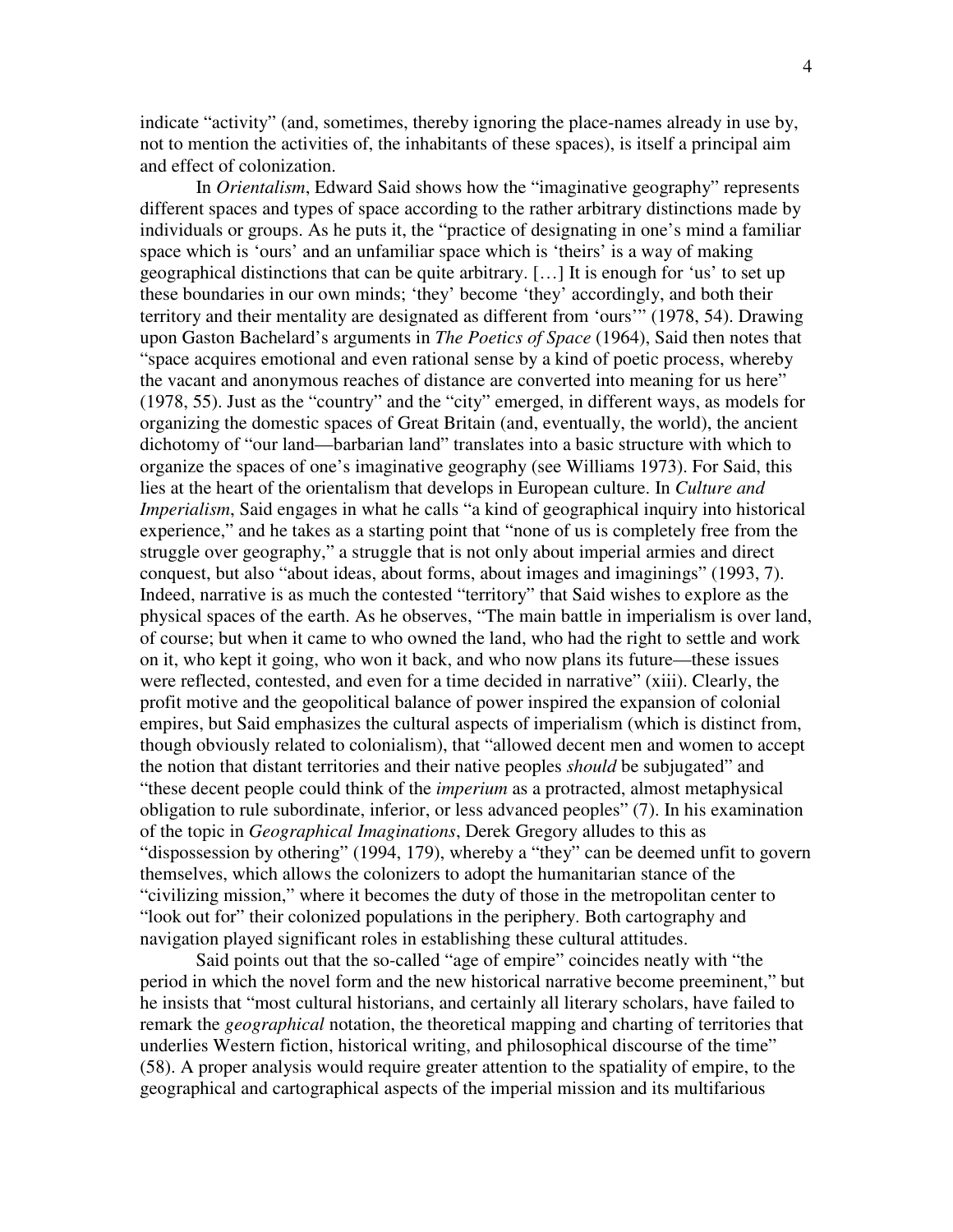effects. An example of the type of work Said has in mind can be found in Paul Carter's magnificent book, *The Road to Botany Bay: An Essay in Spatial History* (1987), in which he explores the polyvalent uses of myth, history, geography, and mapping in the colonization of Australia.

 In a note on modernism, Said suggests that the new aesthetic forms reflect a growing apprehension of the irony of imperialism, of the overlapping territories of the "other" in the metropolitans centers, or of what Marlowe in Joseph Conrad's *Heart of Darkness* (originally published in 1899) enunciated when noting that "this also has been one of the dark places on the earth," thus showing how Europe's supposed superiority is itself contingent and ephemeral. "To deal with this," writes Said, "a new encyclopedic form became necessary," and the features of the modernist novel would include "a circularity of structure, inclusive and open at the same time" (as, for example, in the stream-of-consciousness of Joyce's *Ulysses*), and whose "novelty [is] based on a reformulation of old, even outdated fragments drawn self-consciously from disparative locations, sources, and cultures." This also relates to Fredric Jameson's sense that the age of imperialism or of monopoly capitalism brought about a schism between "truth" and "experience," where one's London-based experience lay in Jamaica or India or elsewhere: "The truth of that limited daily experience of London lies, rather, in India or Jamaica or Hong Kong; it is bound up with the whole colonial system of the British Empire that determines the very quality of the individual's subjective life" (1991, 411). However, for Said, this aesthetic of modernism was a reaction to the impending breakdown of the imperial system, as the artist attempted to hold an imaginary reality together which was no longer feasible in the "real world." As Said concludes, "[s]patiality becomes, ironically, the characteristic of an aesthetic rather than of political domination, as more and more regions—from India to Africa to the Caribbean challenge the classical empires and their cultures" (190).

 In this, postcolonial writers and theorists have challenged the dominance of an ideological and geographical representation of the world still based on early modern cartography and navigation. In Africa and Asia, for example, the anti-colonial revolutions sometimes included reverting to indigenous or inventing new toponyms (e.g., in renaming a nation-state, like Rhodesia's becoming Zimbabwe). Also, for example, mapmakers in Australia, Canada, and the Americas have introduced aboriginal place names to revisionary maps, and a famous "upside-down" or "corrective" world map, centered at the international date line with New Zealand prominently near the top, is a popular poster. The work of postcolonial critics and writers to de-naturalize the ways we tend to think of space and geography has led to a greater appreciation of the cultural and ideological underpinnings of the cartographic art and science. With new, critical mapmaking techniques and dramatic changes in geographical, travel, and communication technologies in the era of globalization, the cartographic and navigational revolutions of the fifteenth and sixteenth centuries take on even greater historical significance, even as their results and repercussions are challenged, reassessed, and overturned. The "spatial turn" in the humanities and social sciences, which has been motivated in part by the work of postcolonial theory (see Tally 2012, 11–17), has placed greater emphasis in recent years on cartography and navigation, enabling critical interventions into these fields and suggesting new possibilities for them.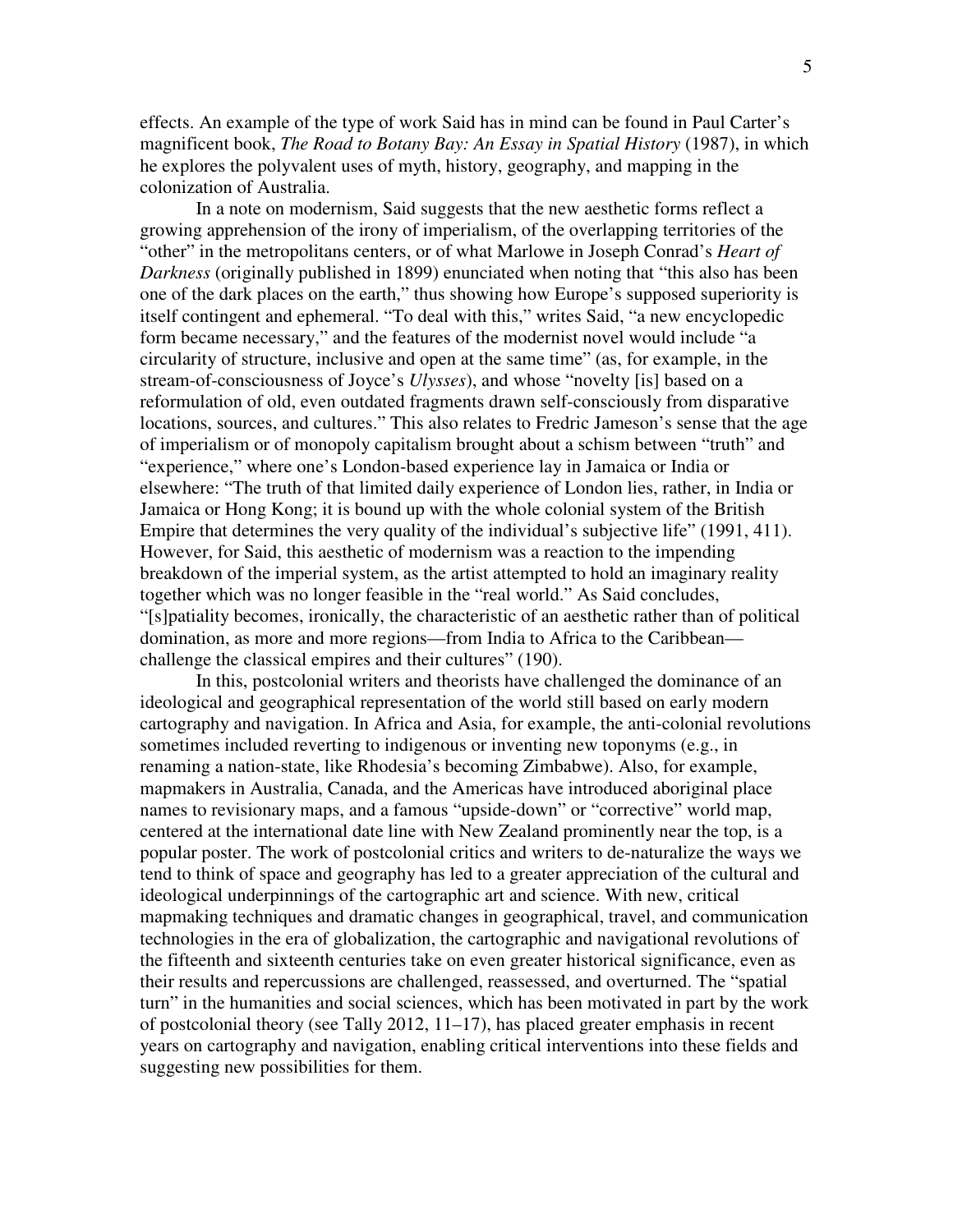## **References**

Bachelard, Gaston. 1964. *The Poetics of Space*, trans. Maria Jolas. Boston: Beacon Press.

- Carter, Paul. 1987. *The Road to Botany Bay: An Essay in Spatial History*. London: Faber and Faber.
- Conley, Tom. 1996. *The Self-Made Map: Cartographic Writing in Early Modern France*. Minneapolis: University of Minnesota Press.
- Conrad, Joseph. 1921. "Geography and Some Explorers." In *Last Essays*, London: J.M. Dent, 1–31.

—. 1969. *Heart of Darkness*. New York: Bantam.

—. 2009. *The Mirror, The Window, and the Telescope: How Renaissance Linear Perspective Changed Our Vision of the Universe*. Ithaca: Cornell University Press.

Edson, Evelyn. 2007. *The World Map, 1300–1942: The Persistence of Tradition and Transformation*. Baltimore: Johns Hopkins University Press.

- Gregory, Derek. 1994. *Geographical Imaginations*, Oxford: Blackwell.
- Harley, J.B. 2001. *The New Nature of Maps: Essays in the History of Cartography*, ed. P. Laxon. Baltimore: Johns Hopkins University Press.
- Jameson, Fredric. 1991. *Postmodernism, or, the Cultural Logic of Late Capitalism*, Durham: Duke University Press.

Monmonier, Mark. 1991. *How to Lie with Maps*. Chicago: University of Chicago Press.

- Padrón, Ricardo. 2004. *The Spacious Word: Cartography, Literature, and Empire in Early Modern Spain*. Chicago: University of Chicago Press.
- Rabasa, José. 1993. *Inventing America: Spanish Historiography and the Formation of Eurocentrism*. Norman: University of Oklahoma Press.
- Said, Edward. 1978. *Orientalism*. New York: Vintage.
- —. 1993. *Culture and Imperialism*. New York: Knopf.
- Sobel, Dava. 1995. *Longitude*. New York: Penguin.
- Tally, Robert T. 2012. *Spatiality*. London and New York: Routledge.

Williams, Raymond. 1973. *The Country and the City*. Oxford: Oxford University Press.

## **Further Reading**

Bhabha, Homi, ed. 1990. *Nation and Narration*. London: Routledge.

Brown, Lloyd A. 1949. *The Story of Maps*. New York: Little, Brown, and Co.

- Cosgrove, Denis, ed. 1999. *Mappings*. London: Reaktion Books.
- Dear, Michael, Jim Ketchum, Sarah Luria, and Douglas Richardson. 2011.

*GeoHumanties: Art, History, Text at the Edge of Place*. London: Routledge.

Domosh, Mona, and Joni Saeger. 2001. *Putting Women in Place: Feminist Geographers Make Sense of the World*. New York: Guilford Press.

Foucault, Michel. 1980. "Questions on Geography." In *Power/Knowledge: Selected Interviews and Other Writings, 1972–1977*, ed. Colin Gordon. New York: Pantheon, 63–77.

Harvey, David. 1990. *The Condition of Postmodernity*. Oxford: Blackwell.

Edgerton, Samuel Y. 1976. *The Renaissance Rediscovery of Linear Perspective*. New York: Harper and Row.